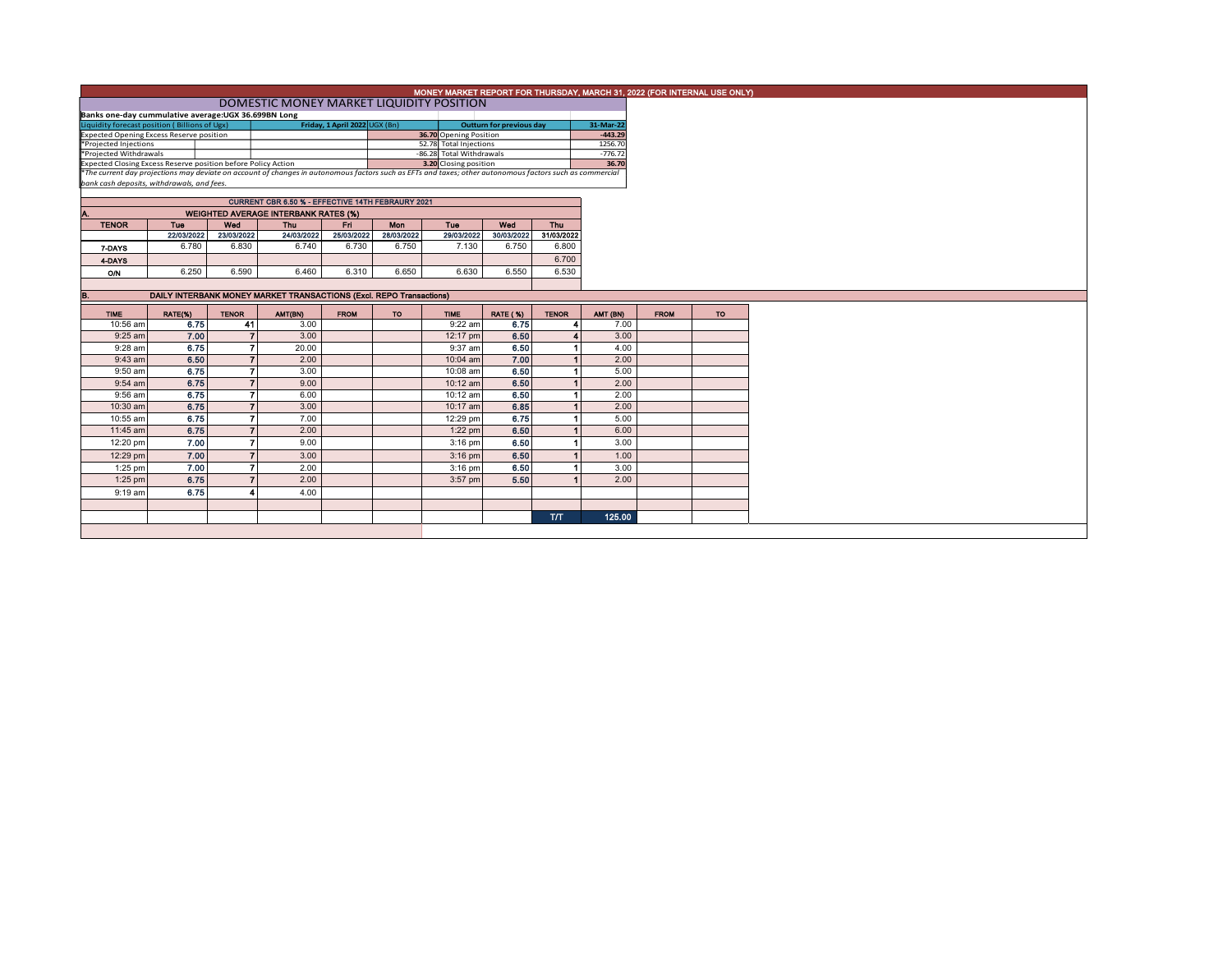CBR AND THE 7- DAY WAR INTERBANK RATES

6.500 8.500<br>8.000<br>7.500<br>7.000

9.000  $C.  
9.500$ 

## 4.000 4.500 5.000 5.500 6.000

07/03/2022 09/03/2022 10/03/2022 11/03/2022 14/03/2022 15/03/2022 16/03/2022 17/03/2022 18/03/2022 21/03/2022 22/03/2022 23/03/2022 24/03/2022 25/03/2022 28/03/2022 29/03/2022 30/03/2022 31/03/2023 30/03/2022 31/03/2022 20

• Overnight WAR = 7-day WAR CBR rate - Upper bound - Lower bound

| D.                                                                                             | MONETARY POLICY OPERATIONS MATURITIES PROFILE: (07-APRIL- 2022 TO 08-DECEMBER- 2022) |                          |                          |             |                          |                          |                          |                          |                          |                          |             |              |  |  |  |
|------------------------------------------------------------------------------------------------|--------------------------------------------------------------------------------------|--------------------------|--------------------------|-------------|--------------------------|--------------------------|--------------------------|--------------------------|--------------------------|--------------------------|-------------|--------------|--|--|--|
| <b>DATE</b>                                                                                    | <b>THUR</b>                                                                          | <b>THUR</b>              | <b>THUR</b>              | <b>THUR</b> | <b>THUR</b>              | <b>THUR</b>              | <b>THUR</b>              | <b>THUR</b>              | <b>THUR</b>              | <b>THUR</b>              | <b>THUR</b> | <b>TOTAL</b> |  |  |  |
|                                                                                                | 07-Apr-22                                                                            | 14-Apr-22                | 28-Apr-22                | 05-May-22   | 12-May-22                | 26-May-22                | 02-Jun-22                | 04-Aug-22                | 18-Aug-22                | 10-Nov-22                | 08-Dec-22   |              |  |  |  |
| <b>REPO</b>                                                                                    | 527.66                                                                               | $\overline{\phantom{0}}$ | $\overline{\phantom{0}}$ | $\sim$      | $\overline{\phantom{a}}$ | $\overline{\phantom{a}}$ | $\overline{\phantom{0}}$ | $\overline{\phantom{a}}$ | $\overline{\phantom{a}}$ | $\overline{\phantom{a}}$ | $\sim$      | 527.66       |  |  |  |
| <b>REV REPO</b>                                                                                | -                                                                                    |                          |                          |             |                          |                          | -                        | -                        | -                        |                          |             |              |  |  |  |
| <b>BOU BILL/DEPO A</b>                                                                         | 51.20                                                                                | 240.07                   | 82.22                    | 537.46      | 10.09                    | 20.30                    | 10.00                    | 33.00                    | 26.60                    | 15.00                    | 22.13       | 1.048.06     |  |  |  |
| <b>TOTALS</b>                                                                                  | 578.86                                                                               | 240.07                   | 82.22                    | 537.46      | 10.09                    | 20.30                    | 10.00                    | 33.00                    | 26.60                    | 15.00                    | 22.13       | 1.575.72     |  |  |  |
| Total O/S Deposit Auction & BOU Bill balances held by BOU up to 10 November 2022: UGX 1.048 BN |                                                                                      |                          |                          |             |                          |                          |                          |                          |                          |                          |             |              |  |  |  |
| Total O/S Repo. Reverse Repo. BOU Bill balances held by BOU: UGX 1.576 BN                      |                                                                                      |                          |                          |             |                          |                          |                          |                          |                          |                          |             |              |  |  |  |

|                                | (EI) STOCK OF TREASURY SECURITIES                                                     |                 |                  |                 | <b>ED</b><br><b>MONETARY POLICY MARKET OPERATIONS</b> |                     |               |            |              |              |  |  |  |
|--------------------------------|---------------------------------------------------------------------------------------|-----------------|------------------|-----------------|-------------------------------------------------------|---------------------|---------------|------------|--------------|--------------|--|--|--|
|                                | LAST TBIILS ISSUE DATE: 30-MARCH-2022                                                 |                 |                  |                 | (VERTICAL REPOS, REV-REPOS & BOU BILL)                |                     |               |            |              |              |  |  |  |
|                                | On-the-run O/S T-BILL STOCKs (Bns-UGX)                                                |                 | 6.031.83         | 01/04/2022      | <b>OMO</b>                                            | <b>ISSUE DATE</b>   | <b>AMOUNT</b> | <b>WAR</b> | <b>RANGE</b> | <b>TENOR</b> |  |  |  |
|                                | On-the-run O/S T-BONDSTOCKs(Bns-UGX)                                                  |                 | 21.487.84        | 01/04/2022 REPO |                                                       | 01-Mar              | 258.50        | 6.500      |              |              |  |  |  |
| TOTAL TBILL & TBOND STOCK- UGX |                                                                                       | <b>BOU BILL</b> | 03-Mar           | 169.09          | 6.998                                                 |                     | 28            |            |              |              |  |  |  |
| O/S=Outstanding                |                                                                                       |                 |                  |                 | <b>BOU BILL</b>                                       | 03-Mar              | 2.00          | 7.169      |              | 56           |  |  |  |
| <b>MATURITY</b>                | <b>TOTAL STOCK</b>                                                                    | <b>YTM (%)</b>  | <b>CHANGE IN</b> |                 | <b>BOU BILL</b>                                       | 03-Mar              | 14.11         | 9.099      |              | 252          |  |  |  |
|                                | (BN UGX)                                                                              | AT CUT OFF*     | <b>YTM</b> (+/-) |                 | <b>REPO</b>                                           | 03-Mar              | 394.00        | 6,500      |              |              |  |  |  |
| 91                             | 101.13                                                                                | 6.501           | 0.000            |                 | <b>REPO</b>                                           | 04-Mar              | 76.00         | 6.500      |              | ĥ            |  |  |  |
| 182                            | 371.44                                                                                | 8.132           | $-0.092$         |                 | <b>REPO</b>                                           | 07-Mar              | 264.00        | 6.500      |              |              |  |  |  |
| 364                            | 5.559.26                                                                              | 9.591           | $-0.209$         |                 | <b>BOU BILL</b>                                       | 10-Mar              | 21.09         | 6.906      |              | 28           |  |  |  |
| 2YR                            | 595.21                                                                                | 11.000          | 1.000            |                 | <b>BOU BILL</b>                                       | 10-Mar              | 326.83        | 7.149      |              | 56           |  |  |  |
| 3YR                            | $\overline{\phantom{a}}$                                                              | 12.090          | $-1.010$         |                 | <b>BOU BILL</b>                                       | 10-Mar              | 9.83          | 7.357      |              | 84           |  |  |  |
| 5YR                            | 1.119.91                                                                              | 14.390          | 1.390            |                 | <b>REPO</b>                                           | 10-Mar              | 287.50        | 6.500      |              |              |  |  |  |
| 10YR                           | 10.518.68                                                                             | 14.000          | 0.261            |                 | <b>REPO</b>                                           | 11-Mar              | 180.00        | 6.500      |              |              |  |  |  |
| 15YR                           | 9.027.72                                                                              | 14.390          | $-1.510$         |                 | <b>REPO</b>                                           | 14-Mar              | 87.00         | 6.500      |              |              |  |  |  |
| 20YR                           | 226.32                                                                                | 15,900          | 0.400            |                 | <b>REPO</b>                                           | 15-Mar              | 270.00        | 6.500      |              |              |  |  |  |
|                                | Cut OFF is the lowest price/ highest yield that satisfies the auction awarded amount. |                 |                  |                 | <b>REPO</b>                                           | 17-Mar              | 168.00        | 6.500      |              |              |  |  |  |
|                                |                                                                                       |                 |                  |                 | <b>REPO</b>                                           | 23-Mar              | 110.00        | 6.500      |              |              |  |  |  |
|                                |                                                                                       |                 |                  |                 | <b>REPO</b>                                           | 28-Mar              | 496.00        | 6.500      |              |              |  |  |  |
|                                |                                                                                       |                 |                  |                 | <b>REPO</b>                                           | 29-Mar              | 136.00        | 6.500      |              |              |  |  |  |
|                                |                                                                                       |                 |                  |                 | <b>REPO</b>                                           | 30-Mar              | 300.90        | 6.500      |              |              |  |  |  |
|                                |                                                                                       |                 |                  |                 | <b>REPO</b>                                           | 31-Mar              | 527.00        | 6.500      |              |              |  |  |  |
|                                |                                                                                       |                 |                  |                 | <b>BOU BILL</b>                                       | 31-Mar              | 30.04         | 6.906      |              | 28           |  |  |  |
|                                |                                                                                       |                 |                  |                 | <b>BOU BILL</b>                                       | 31-Mar              | 20.08         | 7.103      |              | 56           |  |  |  |
|                                |                                                                                       |                 |                  |                 | <b>BOU BILL</b>                                       | $31$ -Mar $\vert$ - | 20.83         | 9.000      |              | 252          |  |  |  |
|                                |                                                                                       |                 |                  |                 |                                                       |                     |               |            |              |              |  |  |  |

WAR-Weighted Average Rate